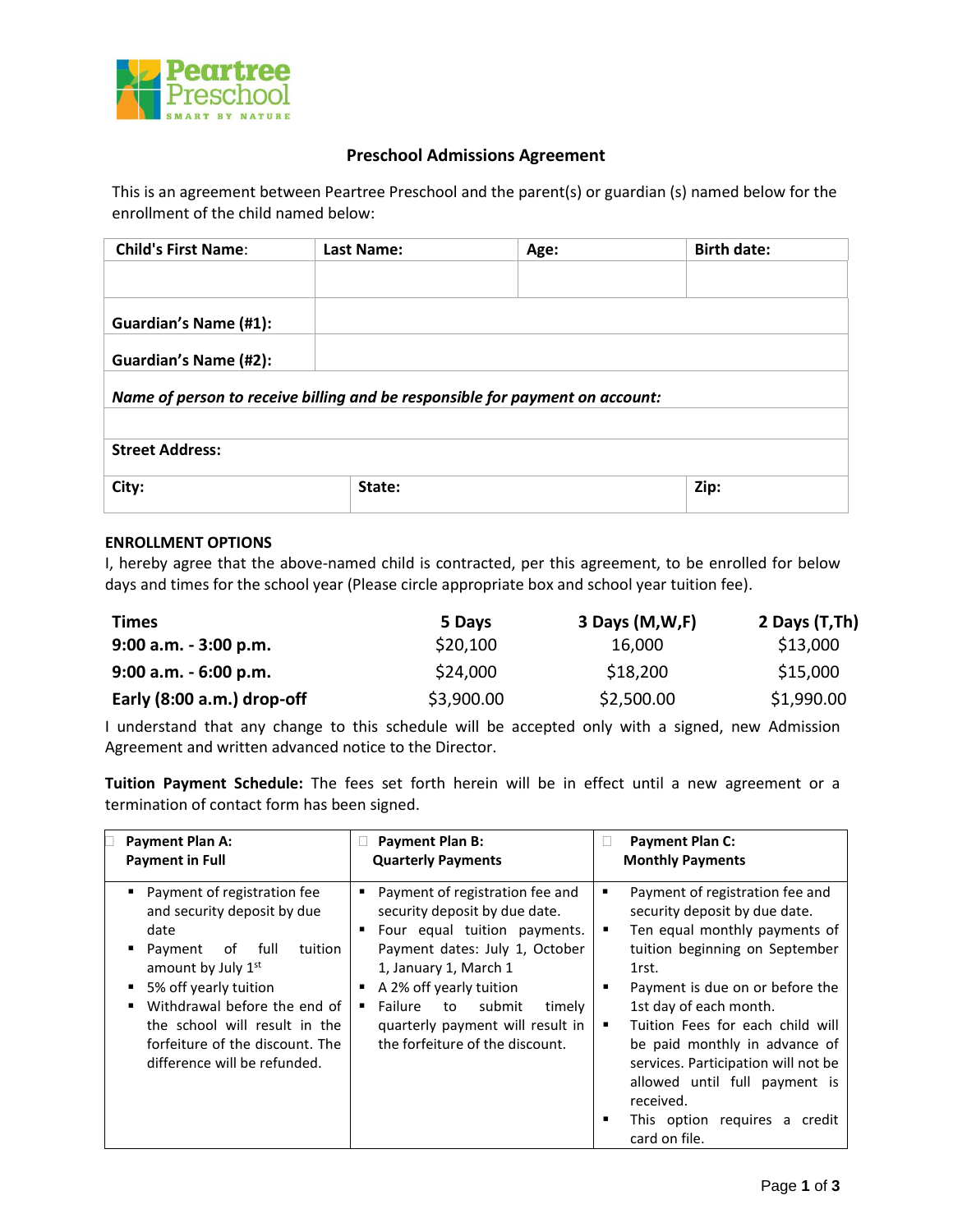

**Registration Fees:** A per family registration fee in the amount of \$200.00 is due and payable prior to the time of enrollment. This fee is non-refundable. A student's place is fully secured when the admission agreement and applicable fees and deposits are on file at the school.

**Security Deposit:** Upon notification that a child has been accepted to our preschool, a security deposit equivalent 10% of tuition is due. This deposit must be paid one week after notification in order to hold the child's position in our program. If no deposit is submitted within one week, the family forfeits enrollment. The tuition deposit is non-refundable. If a family goes ahead and enrolls with us and later withdraws, we will apply that deposit towards the yearly tuition amount.

**Forms:** In accordance with State Law, Peartree must have the following forms completed before a child can attend the school: Contract Information, Emergency Contacts, Birth Certificate, Child Health Physical and Immunization Records. Please notify immediately if changes are made.

**Payment:** There is no credit given for holidays or days absent due to illness, vacation, **or** otherwise. Quarterly payments can be made in the form of check or money order unless a pattern of returned checks develops. Checks are made payable to Peartree Preschool. Credit card payment can also be accepted.

While we break our annual tuition into ten equal installments (September through June), this tuition rate reflects the cost of running our preschool (for example, rent, teacher salaries, utilities, and so on are fixed for the entire year). Without community support, it's difficult to maintain our preschool and quality programming. Per our parent handbook, tuition and fees are not prorated or refunded for family vacations, illnesses, or holidays. However, in the case of a city-imposed school closure, we ask that families contribute 25% to ensure we can continue to operate. We welcome higher contributions to avoid program disruption.

**Late Payments:** An account is considered delinquent the second day after the payment due date. If payment is not received by pick up the second day, the child will not be able to return the next day unless payment is made in full. Otherwise, payments after the due date will be considered late and will be charged a \$5.00 per day late fee.

**Tuition Increases:** In order to maintain ideal standards and quality service there may be periodic increases in tuition or changes in the school program. Families will be notified at least three months in advance should such increases be necessary. Tuition Rates for the following school year are provided prior to Annual Registration.

**Sibling Registration and Fees:** A family registering two or more children for our program will pay one family registration fee. .A family may receive 5% off tuition for each additional sibling when enrolled in the full-time, five-days-a-week program. This cannot be combined with other tuition discounts.

**Returned Check**s are subject to bank fees. There is a returned check fee of \$15.00. There will be a cash or money order only policy in effect after returned checks. Returned checks must be redeemed with cash or a cashier's check within 24 hours of notification, or arrangements will be made immediately to reprocess your check

**Modification Conditions:** Children benefit most when the program and home have a similar philosophy of teaching and discipline. If for any reason the contract no longer accurately represents the needs of the family a new contract may be signed and take effect immediately provided the program can accommodate the new needs of the family.